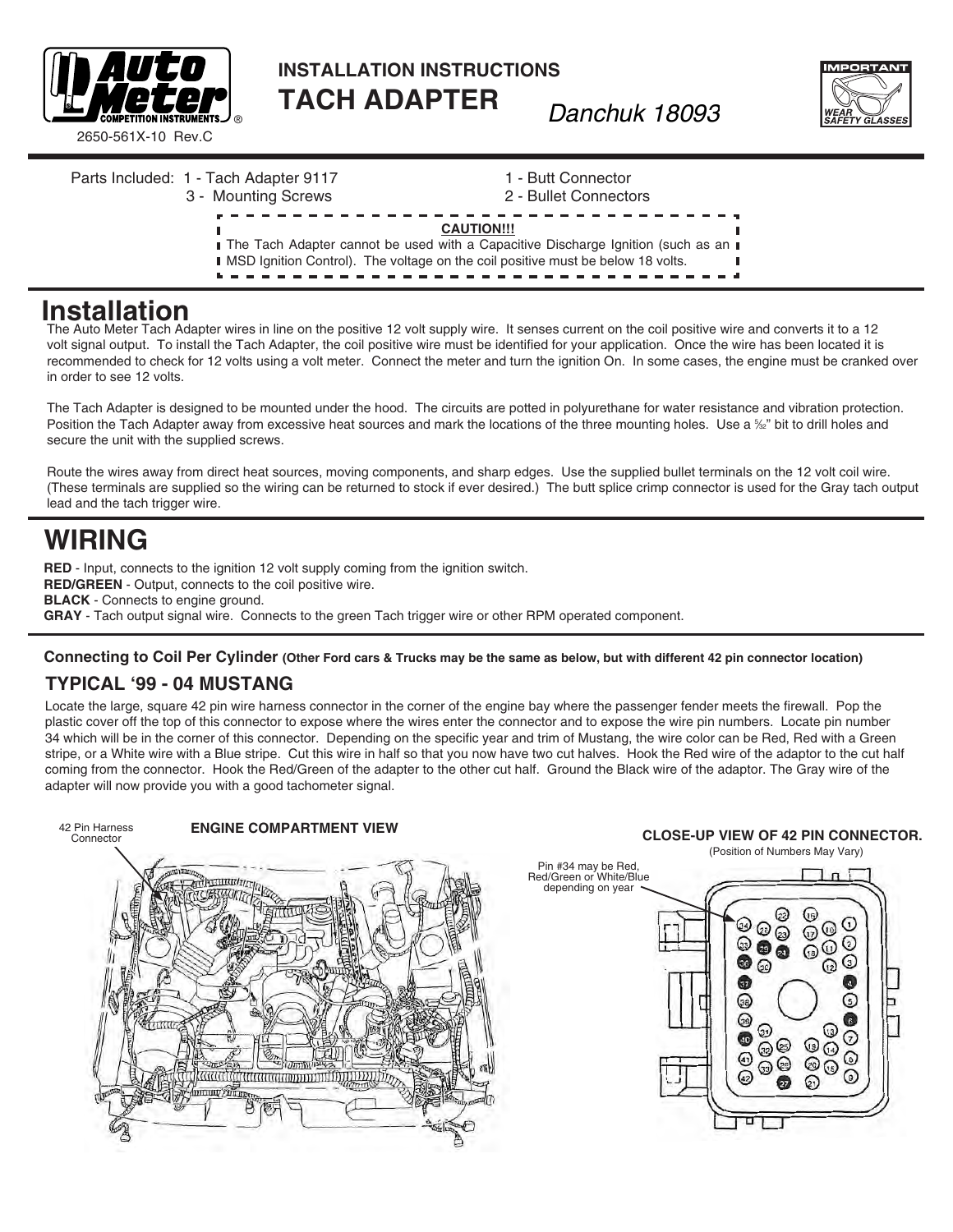**TIP:** IT IS EASY TO TRACE THIS WIRE TO A PLACE ON THE PASSENGER SIDE FIREWALL WHERE IT IS EASY TO WORK WITH.



#### **Connecting to a Dodge Hemi with Coil per cylinder ignition.**

 **We recommend only an experienced technician perform this installation. Do NOT attempt, if you are unfamiliar with automotive wiring!**

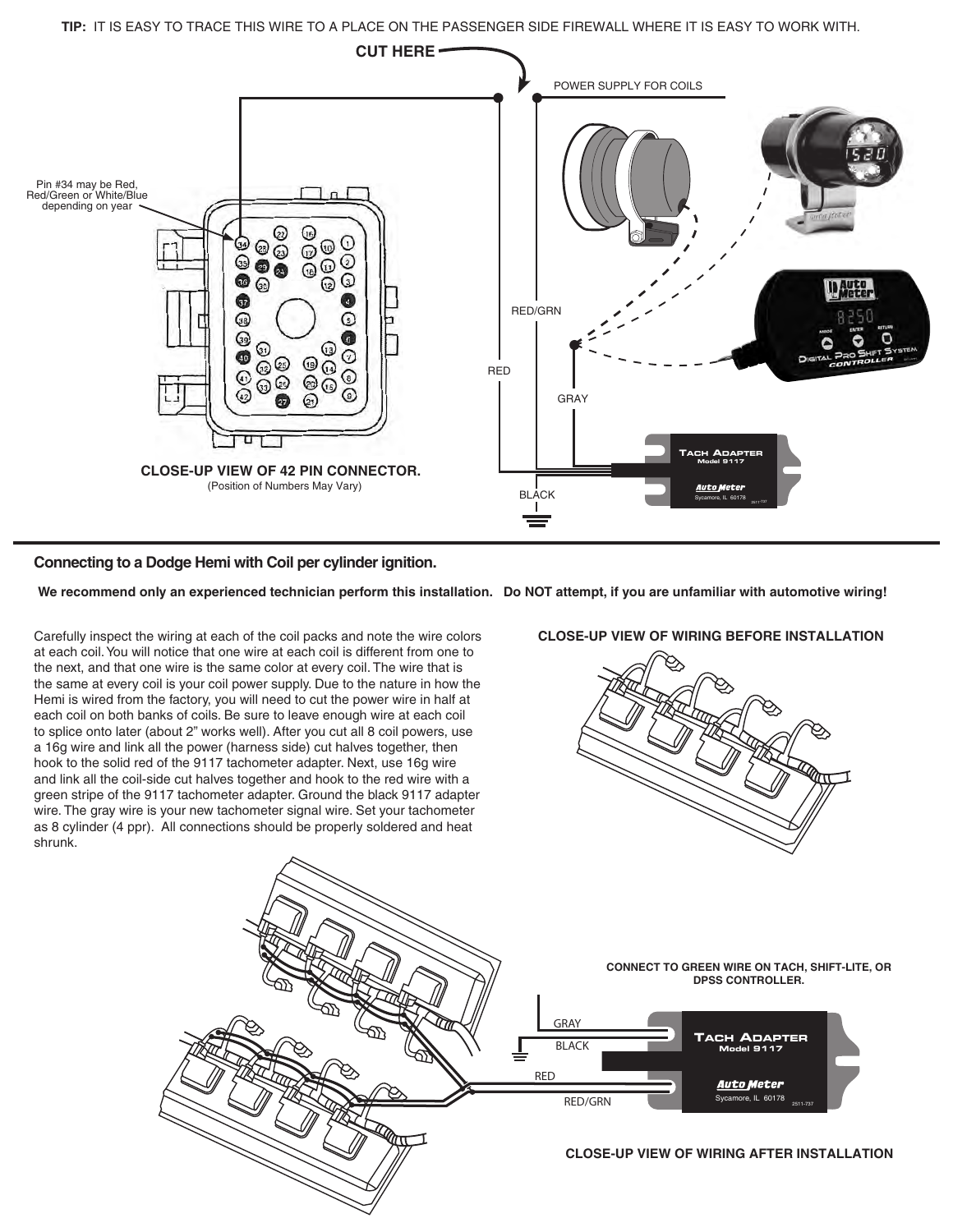#### **Connecting to GM V-8 W/ C.O.P. Ignition (Vortec and LS-style motors)**

Note: It is recommended to have a wiring schematic of your vehicle's ignition system to clearly identify the Coil Positive (12 volt) supply wiring.

Locate the ignition coil harness connector on each side of the engine. The most common wire color used for power to the coils is Pink. Follow the Pink power wire away from the coils & connector to where it is most comfortable to work with (Auto Meter suggests 2"-6" away), then cut this wire in half. Repeat this on the other side of the engine as well. Run the power-side Pinks (left & right) together and attach to the solid Red of the adapter. Next run the coil-side Pinks (left & right) together and hook to the Red/Green of the Adapter. Ground the Black wire of the adapter to a suitable chassis ground. The Gray wire of the adapter is your new tachometer signal output.



**Note:** Tach Adapter should only be used on this application if there is no other tachometer signal available at the vehicles Powertrain Control Module (computer).

**Note:** After installation, if the tachometer operates properly, but stops working at a high RPM, then resumes working when below that RPM, call our Service Department at: 815-899-0801

#### **Connecting to a Coil Pack**

**Note:** It is recommended to have a wiring schematic of your vehicle's ignition system to clearly identify the Coil Positive (12 volt) supply wiring.